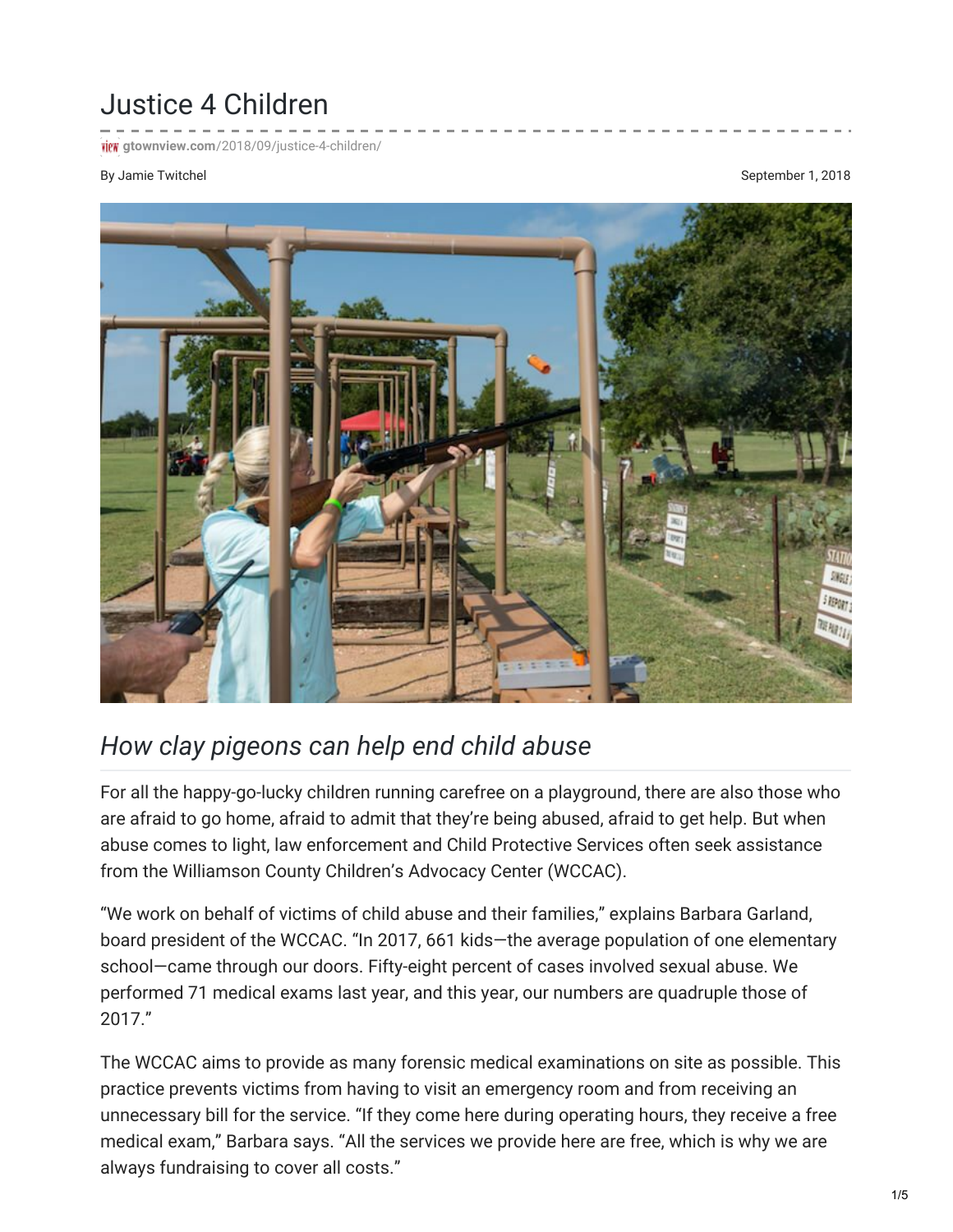

Most of the funding to provide direct services to victims—forensic interviews, specialized Sexual Assault Nurse Exams (SANE), and therapy counseling—comes from federal and state grants and from the seven law enforcement agencies the WCCAC works with. Specific grants are used to provide direct services to victims and their non-offending families, while other activities are excluded, such as administrative costs like management overhead and grant reporting salaries.

To cover the expenses specialized grants won't cover, such as facility rent and utilities, the WCACC must raise unrestricted funds, or monies obtained through private donations and events. "Unrestricted funds account for approximately one-third of our annual budget," Barbara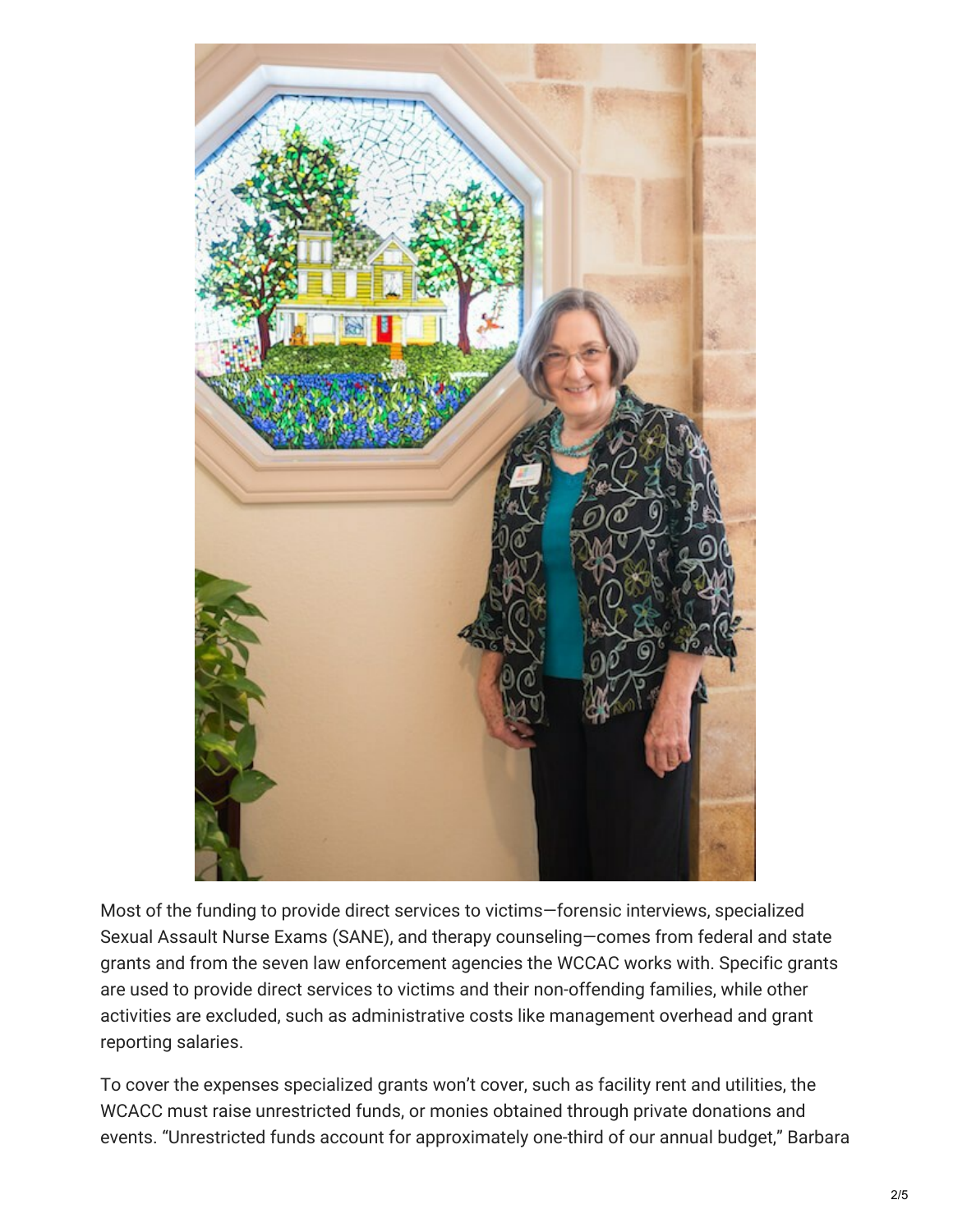says. "We need donations to maximize federal grant dollars because we have an opportunity to leverage one dollar into five dollars of state and federal funding."

To meet its matching funds requirements, the WCACC holds many fundraising events annually. One such event is the Justice 4 Children Sporting Clays Event, debuted in 2015. Strategic partnerships with local businesses, including Reunion Ranch where the event is held, help promote the event and make it successful. The owner of Reunion Ranch, Jay Pearce, has been a great supporter of the WCCAC, connecting staff and supporters with people who share its mission and want to support its cause. WCCAC is also extremely excited that SportClips has come on board again this year as a presenting sponsor. Other major sponsors to date include Cook-Walden Davis Funeral Home, Al Clawson Disposal, and Atmos Energy. The event continues to grow each year as shooters share their fun experiences with each other.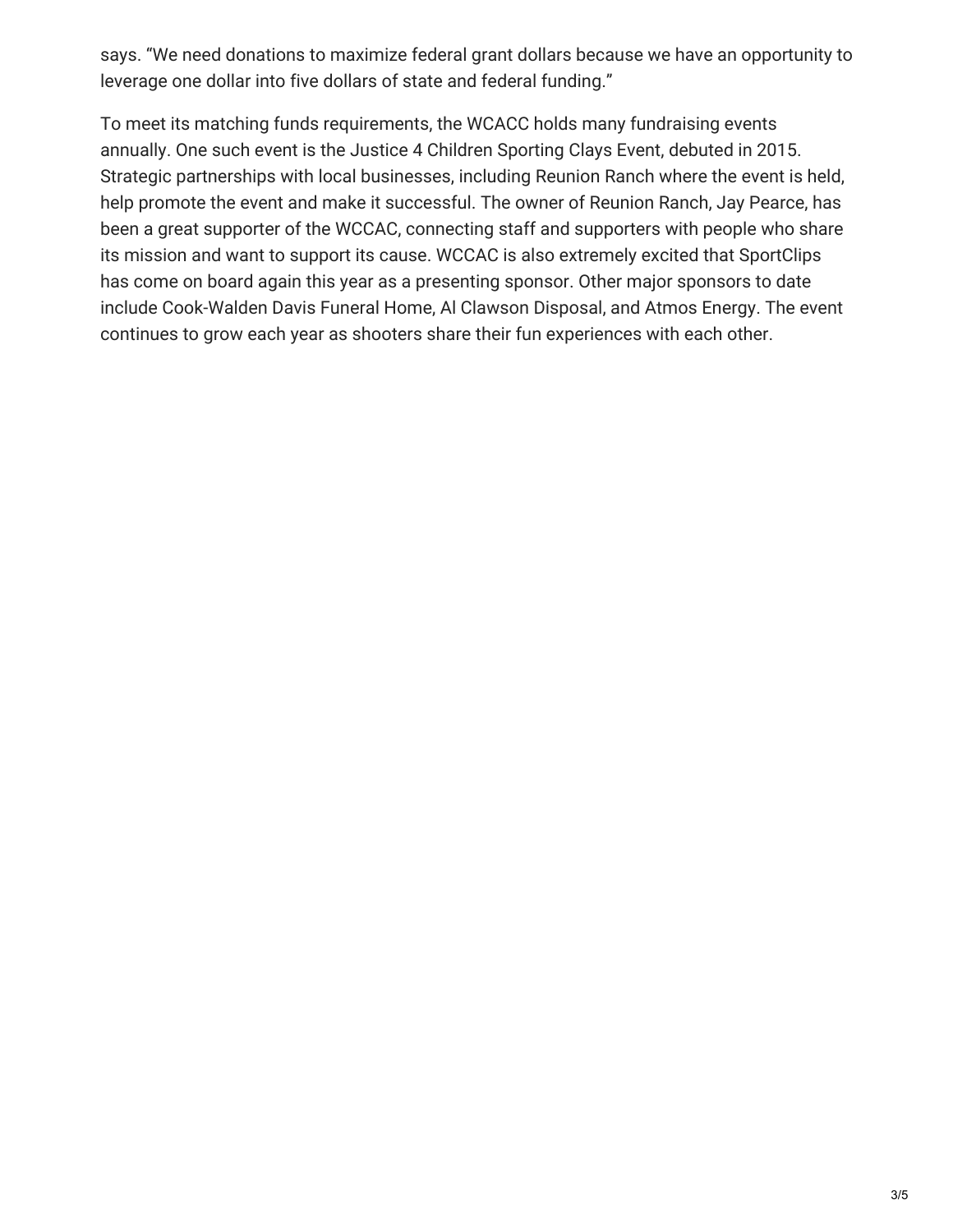

The next Justice 4 Children event is set for September 21, 2018. Reunion Ranch supplies the ammunition, and participants supply their own rifle or shotgun. During the event, participants visit ten stations and shoot six clay pigeons at each stop. Trophies are awarded for best individual score, top three teams score, and a salute to the last place team.

Participants receive door prize tickets and can buy raffle tickets for the various prizes, such as gun safes, propane grills, and other items from local businesses. They can also participate in games of rabbit poker and flurry.